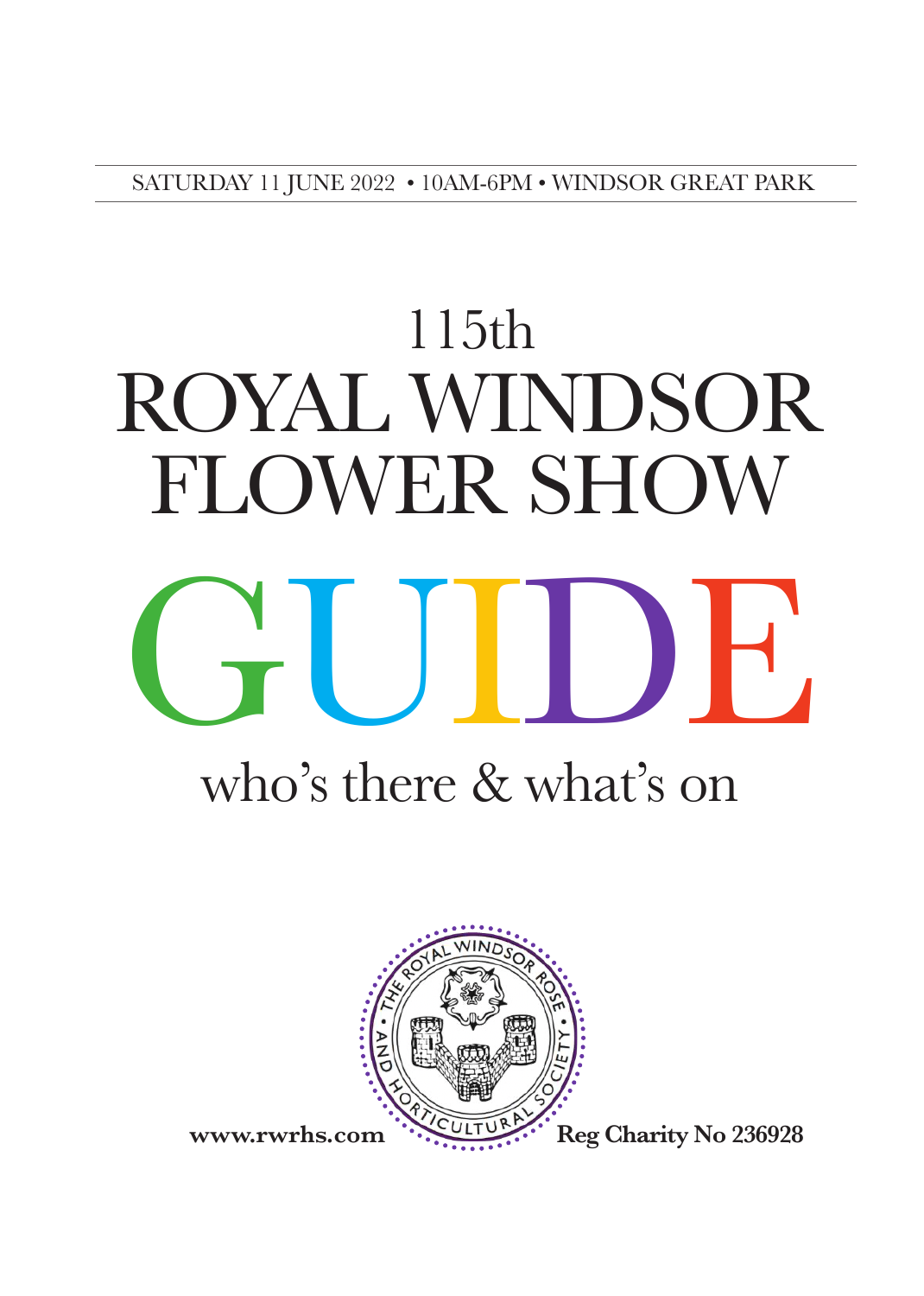## WELCOME TO THE SHOW

Dear Show Visitors,

Welcome to the Royal Windsor Flower Show, the annual event of the Royal Windsor Rose & Horticultural Society. This year marks the 115th year of the Flower Show and it is exciting to see how it continues to develop and bring together a wonderful community of like-minded people. We are delighted to reveal our thrilling lineup, including the quintessentially British Competitions' Marquee, the Making & Craft Tent, the dedicated Children's Area, a host of fascinating talks, demonstrations and workshops, the Plant Hub featuring exceptional British plant nurseries and lots of fun entertainment for all ages!

This year also marks the Platinum Jubilee of our patron, Her Majesty The Queen, and we will be celebrating this important event throughout the Show. Look out for the Queen's Platinum Jubilee Garden designed by award-winning designer Alan Williams of Landform Consultants as well as the children's competition entries for 'a miniature garden fit for a Queen' and the winning flower arrangement that will be presented to Her Majesty The Queen and displayed on her breakfast table. We are also delighted to welcome the great gardener and tv presenter Alan Titchmarsh, the Honorary President of the RHWHS, as well as a host of remarkable talent from the worlds of gardening, cookery and craft.

 Our aim is for the day to be full of inspiration, insights and fun and we hope this Guide will help ensure you enjoy as much of it as possible.

Andrew Try, DL, Chairman Royal Windsor Rose & Horticultural Society

## NEXT YEAR'S SHOW

For information about exhibiting at the Royal Windsor Flower Show in 2023, please contact: Show Director: alexdenman@me.com Creative Director: julietsroberts@gmail.com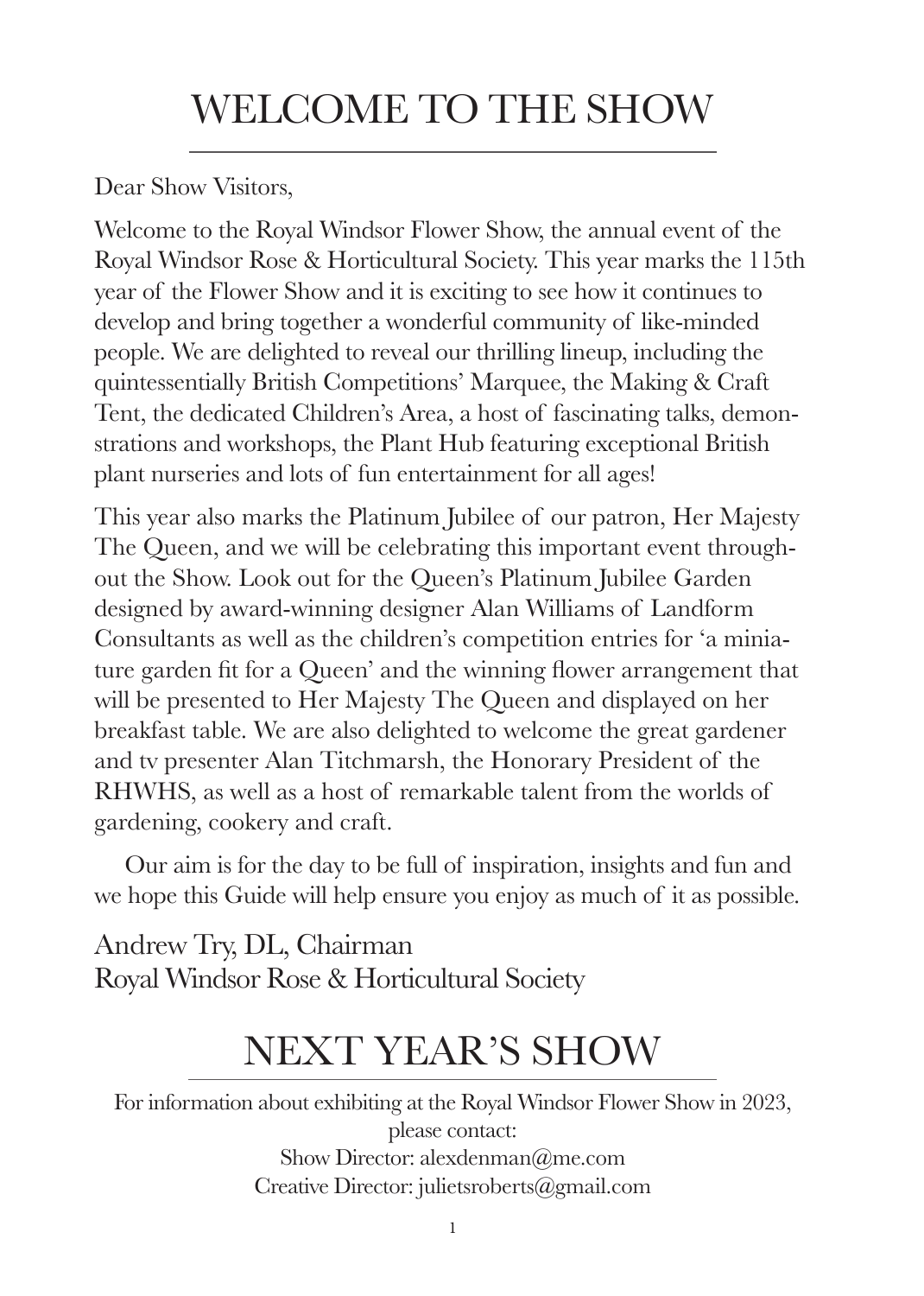## **CONTENTS**

| What's on                            |                |
|--------------------------------------|----------------|
| for GARDENERS                        | 04             |
| nurseries                            |                |
| plantsman's trolleys                 |                |
| for FAMILIES & YOUNG AT HEART        | 0 <sub>5</sub> |
| <b>ENTERTAINMENT</b>                 | 0.5            |
| for MAKERS & CRAFTERS                | 06             |
| <b>COMPETITIONS' MARQUEE</b>         | 06             |
| <b>TALKS &amp; DEMONSTRATIONS</b>    | 06             |
| <b>ARTISAN PRODUCTS</b>              | 06             |
| <b>ORGANISATIONS &amp; CHARITIES</b> | 07             |
| <b>OPEN GROUND</b>                   | 07             |
| <b>SPONSORSHIP &amp; SUPPORT</b>     | 08             |
| <b>MISCELLANEOUS</b>                 | 08             |
| for FOODIES                          | 08             |
| catering                             |                |
| food and drink                       |                |
| A-Z of Exhibitors                    | 09             |
| PROGRAMME of events & activities     | 12             |
| Map of the SHOW GROUND               | 15             |
|                                      |                |



If you would like to become a member of the Royal Windsor Rose & Horticultural Society, please find details at www.rwrhs.com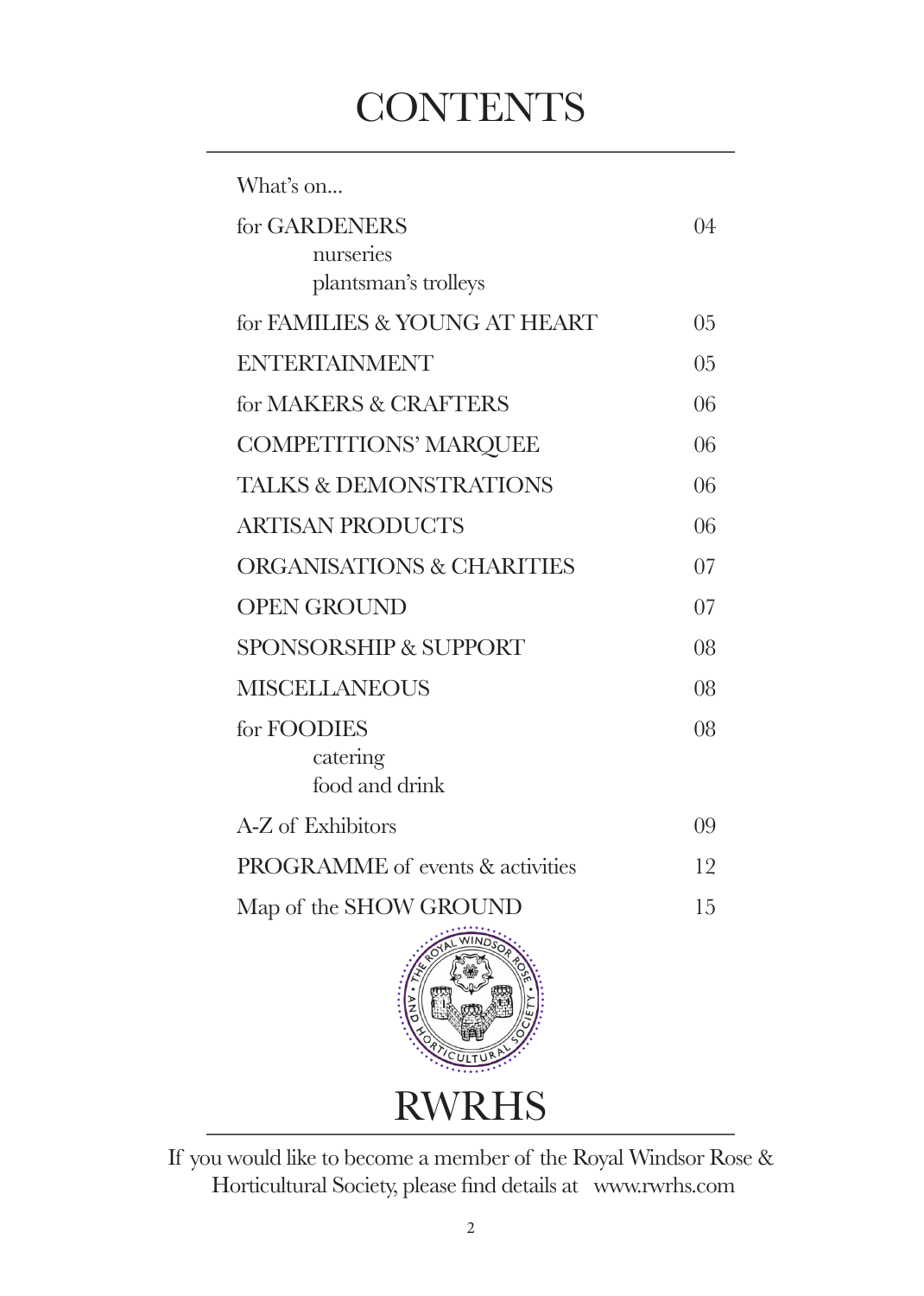## ROYAL WINDSOR FLOWER SHOW

Great British **PLANT NURSERIES** & **SPECIALIST GROWERS** Exhibitions by **LEADING DESIGNERS & MASTER GARDENERS** Carefully chosen **ARTISAN PRODUCERS**, **MAKERS** & **CRAFTSPEOPLE** Interesting and informative **TALKS**, **CLASSES** & **DEMONSTRATIONS** from outstanding **GARDENERS**, **COOKS**, **ARTISANS**, **MAKERS** & **CRAFTSPEOPLE** Traditional **COMPETITONS** for amateurs & professionals, adults & children **ENTERTAINMENT** & **FUN** for all ages

*Follow us so we can follow you*  $\lbrack \odot \rbrack$  *royalwindsorflowershow*  $\lbrack \cdots \rbrack$ *f windsorflowershow Kindly use the hashtags:* #rwfs2022 #rwfs #royalwindsorflowershow#rwrhs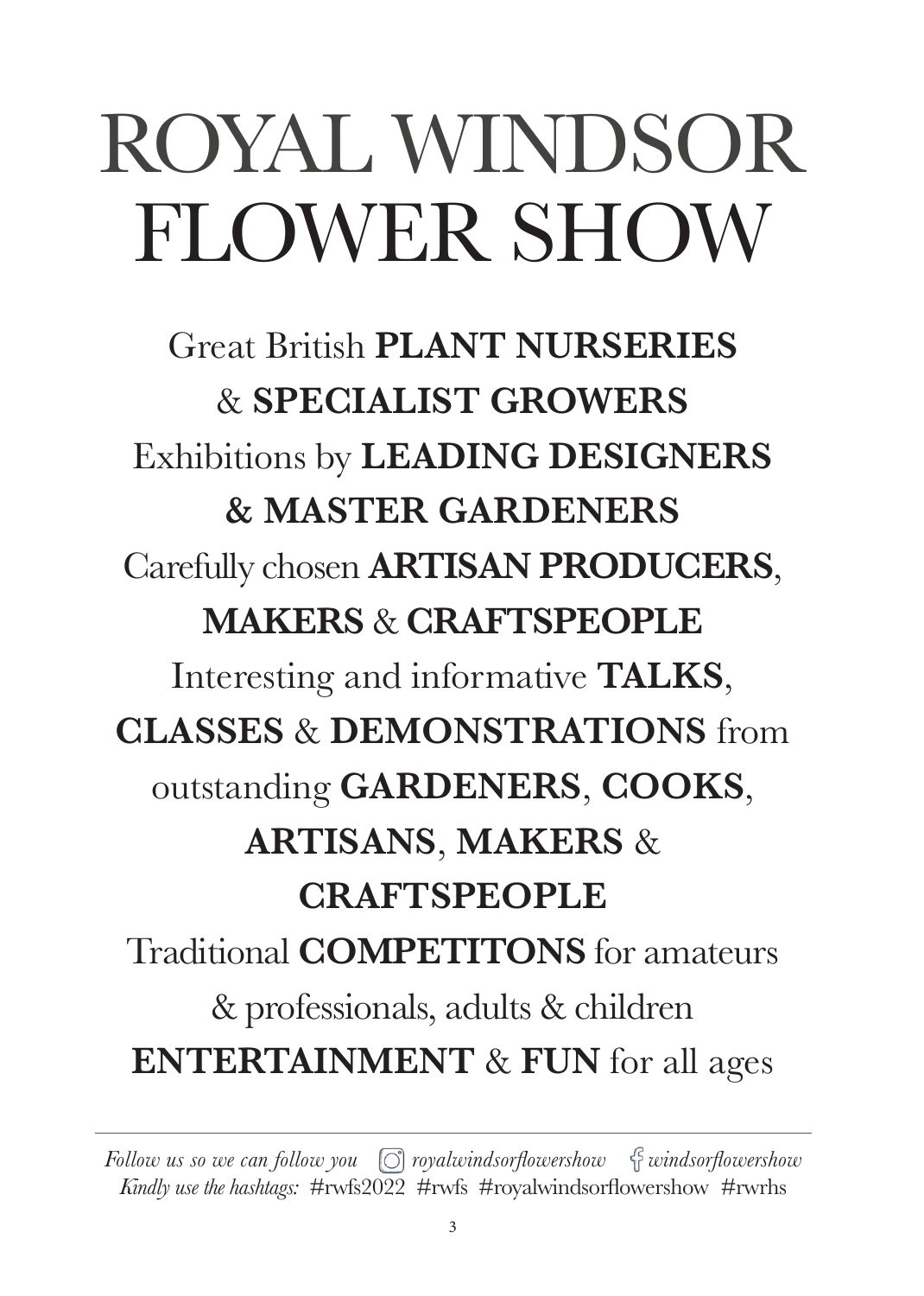### WHAT'S ON

#### **For GARDENERS**

*Plant Hub, Show Garden, Master Gardeners and the Talks & Demonstrations Marquee* We have created a vibrant and dynamic Plant Hub for visitors to buy and engage with brilliant British Plant Nurseries (listed below). This area will be hosted by Chris Collins, Head of Organic Horticulture at Garden Organic and former BBC Blue Peter gardener. Chris will host hourly talks and demonstrations by the growers so this is a great area to keep returning to as the day unfolds. Talks/demonstrations will last around 15-20mins. They start at 10:30am and run hourly throughout the day until 4:30pm.

 Delight in the Queen's Platinum Jubilee Garden by designer Alan Williams of multi-award winning Landform Consultants, sponsored by Property Partnership, and the stunning displays on vintage plantsman's trolleys created by six exceptional professional gardeners for the Master Gardeners' Competition supported by Villaggio Verde, as well as renowned gardenercook Aaron Bertelsen's charming display. You can also enjoy 'Question Time for Gardeners', an 'In Conversation' with the great Alan Titchmarsh. We aso have live demonstrations from a line-up of talented florists and wonderful designs by five Flower Arranging Clubs. And look out for the floral photo frames where you can have your picture taken!

 Budding young gardeners will also be able to join Little Muddy Boots in the Children's Area to take part in some fun plantings and making 'bees' that they can take home. You will also spot wheelbarrow displays around the showground created by talented local school children.

#### **PLANT NURSERIES**

• Hardy's Cottage Garden Plants Award-winning Hampshire-based nursery specialising in exceptional perennial plants. www.hardysplants.co.uk

• Harkness Roses Expert growers of fine British bush, shrub and climbing roses. www.roses.co.uk

• Hoyland Plant Centre Award-winning growers of agapanthus, clivia, tulbaghia, nerine, amarine and dierama. somethingforthegarden.co.uk

• Kitchen Garden Plant Centre Family-run business selling herbs and edible plants. Peat and pesticide-free. www.kitchengardenplantcentre.co.uk

• Pheasant Acre

Specialists in gladioli, dahlia, bulbs for all seasons and plug plants. www.pheasantacreplants.co.uk

• Savill Garden Gift Shop & Plant Centre www.windsorgreatpark.co.uk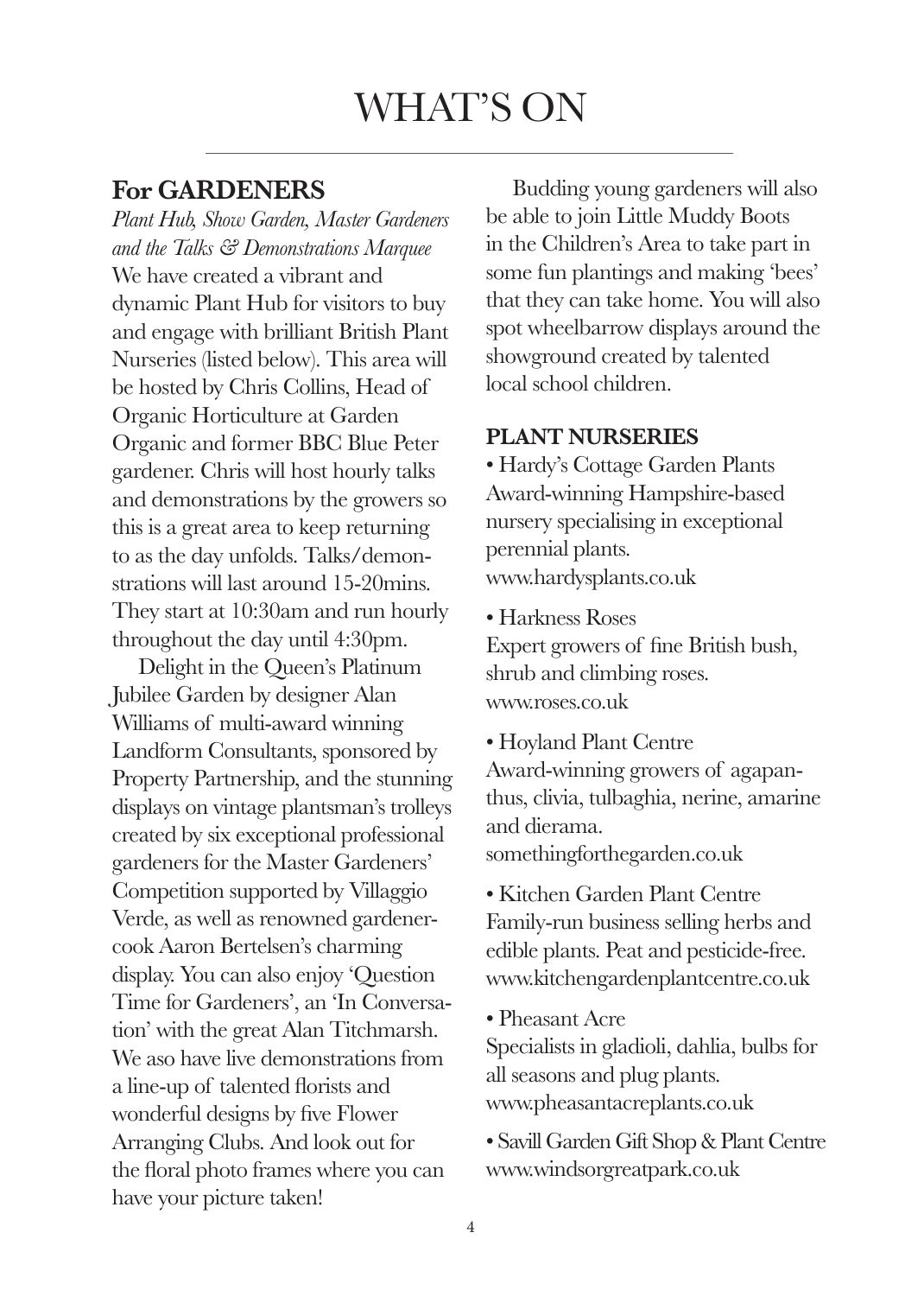• Tynings Climbers Hardy and tender climbing plants. tyningsplants.co.uk

#### **PLANTSMAN'S TROLLEYS**

Displays by exceptional professional gardeners and their teams showcasing top-notch horticultural skills.

• Aaron Bertelsen (AKB) Professional gardener, cook and bestselling writer, offering courses, lectures and advice for fruit and veg growers. growsomething.co.uk

• Adam Scott Head gardener, Bagshot Park

• Jacky Mills Herefordshire-based professional head gardener and artist. www.thebotanicalsketchclub.co.uk

• John Anderson

Keeper of the Gardens: Savill Garden, Valley Gardens & Frogmore Garden. www.windsorgreatpark.co.uk

• Kate Gatacre

Head kitchen gardener at Linley Farm, an organic, no-dig veg, fruit and flower farm in Shropshire. www.instagram.com/linley\_farm

• Mat Reese

Head gardener at Malverleys, an extraordinary private Hampshire garden. www.malverleys.co.uk

• Phil Carter

Head gardener, Windsor Castle

#### **For FAMILIES & THE YOUNG AT HEART**

*Children's Area and around the site* Here you'll find lots of lots of fun entertainment and activities including face painting, Punch & Judy, story telling, and nature and craft workshops.

• Busy Buttons - craft activities A friendly, inclusive charity that encourages children to use their creativity and imagination as a way of finding their unique potential. www.busybuttons.org

• Little Muddy Boots - workshops Unique garden and nature club for children offering inspiring outdoor play, learning activities and lovely ways to make family memories. littlemuddyboots.co.uk

• Story telling Bell Tent *Supported by My Glampover* Listen to stories told by Angellica Bell, Laura Tobin, Chris Bavin and Hannah Brewer of Little Muddy Boots.

#### **ENTERTAINMENT**

- Adam Fletcher: guitarist
- Artist Harvest: face painting
- Berkshire Birds of Prey
- Dahli Balloni: balloon artist
- Enchanted Theatre Performers Co
- Heidi Rhodes School of Dancing
- Paul Jackson: Punch and Judy show
- Robin Thorn: compere
- Shinfield Shambles: Morris dancers
- Spelthorne Gymnastics dance display
- Step on Stage Performing Arts
- Swing 42: 3 piece Jazz Band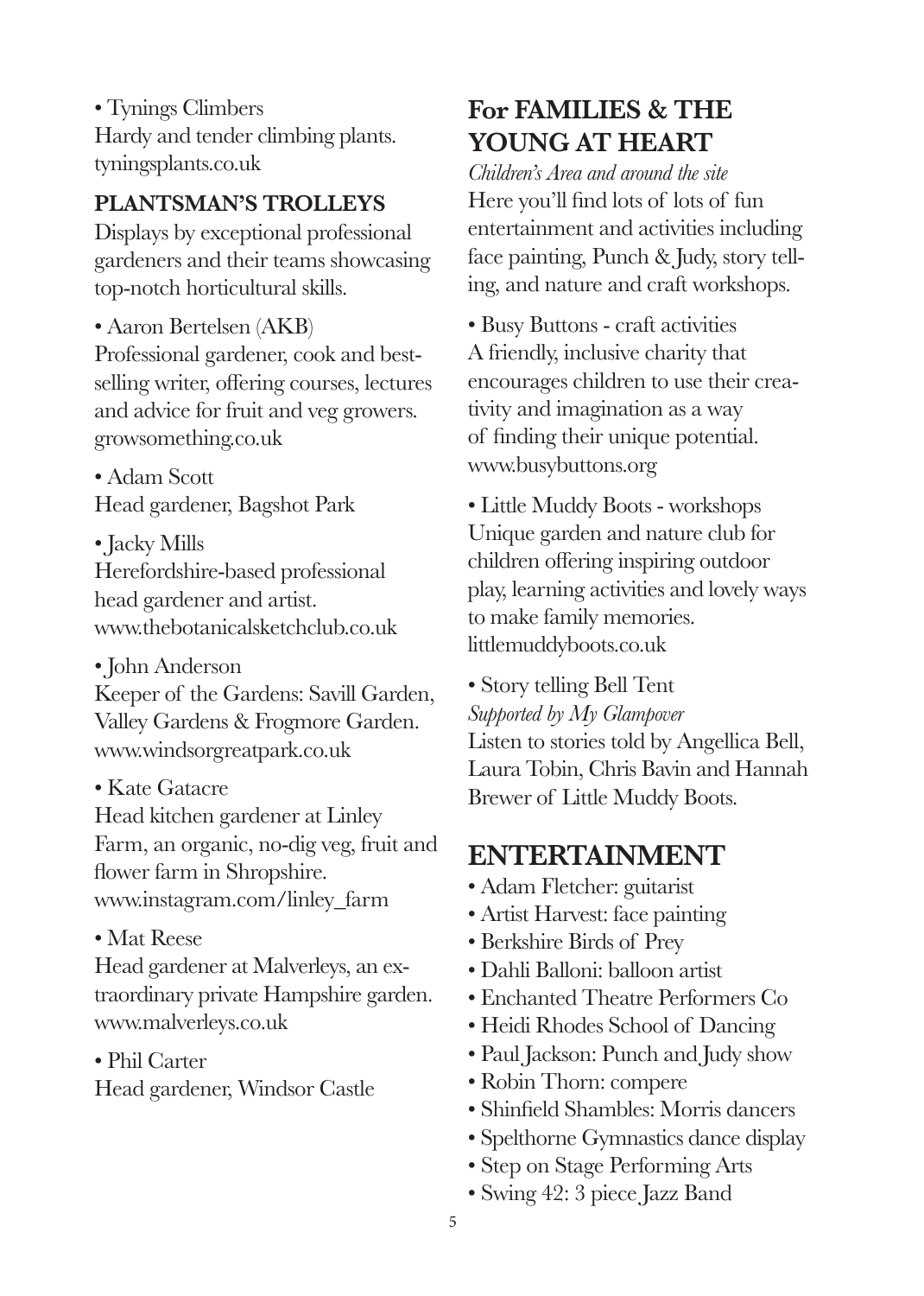### $\mathbf F$

#### **For MAKERS & CRAFTERS**

*In the Making & Craft Marquee* Here you'll discover lots of fun workshops and demonstrations including painting pebbles and creating your own floral crown and buttonholes.

• Joy Journal Painting pebbles with Laura Brand. linktr.ee/TheJoyJournal

• Queenie's Floral Design Buttonhole workshop using seasonal British flowers and foliage. queeniesfloraldesign.co.uk

• Stems of Windsor (finishes at 2pm) Make your own floral crown. stemsfloraldesign.com

#### **COMPETITIONS MARQUEE**

*Competitions Marquee*

Here you will find displays for each of the competition classes, including floral arrangements, fine fruit and vegetables as well as displays by the National Sweetpea Society and Rose Society UK.

 Don't miss Alan Titcharsh, Honorary President of the Royal Windsor Rose & Horticultural Society, awarding prizes at 4pm.

#### **TALKS & DEMONSTRATIONS**

*In Talks & Demonstrations Theatre* See Programme of Events on page 12.

#### **ARTISAN PRODUCTS**

• Beamers Designs

British-made, hand-cut fretwork in oak, including boxes and pot stands. beamers-designs.co.uk

• Benita Jayne

Homeware, fashion items and accessories inspired by nature. benitajayne.wixsite.com/website

- Angel Oils & Blend Oils Essential oils. angeloil.co.uk
- Bud to Seed

A fine collection of beautiful things for the garden. www.budtoseed.co.uk

• Diane Denham Design Handmade purses and bags. dianedenhamdesigns@hotmail.com

- Iveta Goddard Ceramics Handcrafted ceramics designed for use in the home and garden. ivetagoddard.co.uk
- Kate Guy

Artist, print maker and designer of the Royal Windsor Flower Show poster. Prints and fabric goods for sale. www.kateguy.co.uk

- Lisa Todd designs Vibrant, decorative homeware. www.lisatodddesigns.com
- Oakdale Bees

Handmade bees wax products, including food wraps, candles and polish. www.oakdalebees.co.uk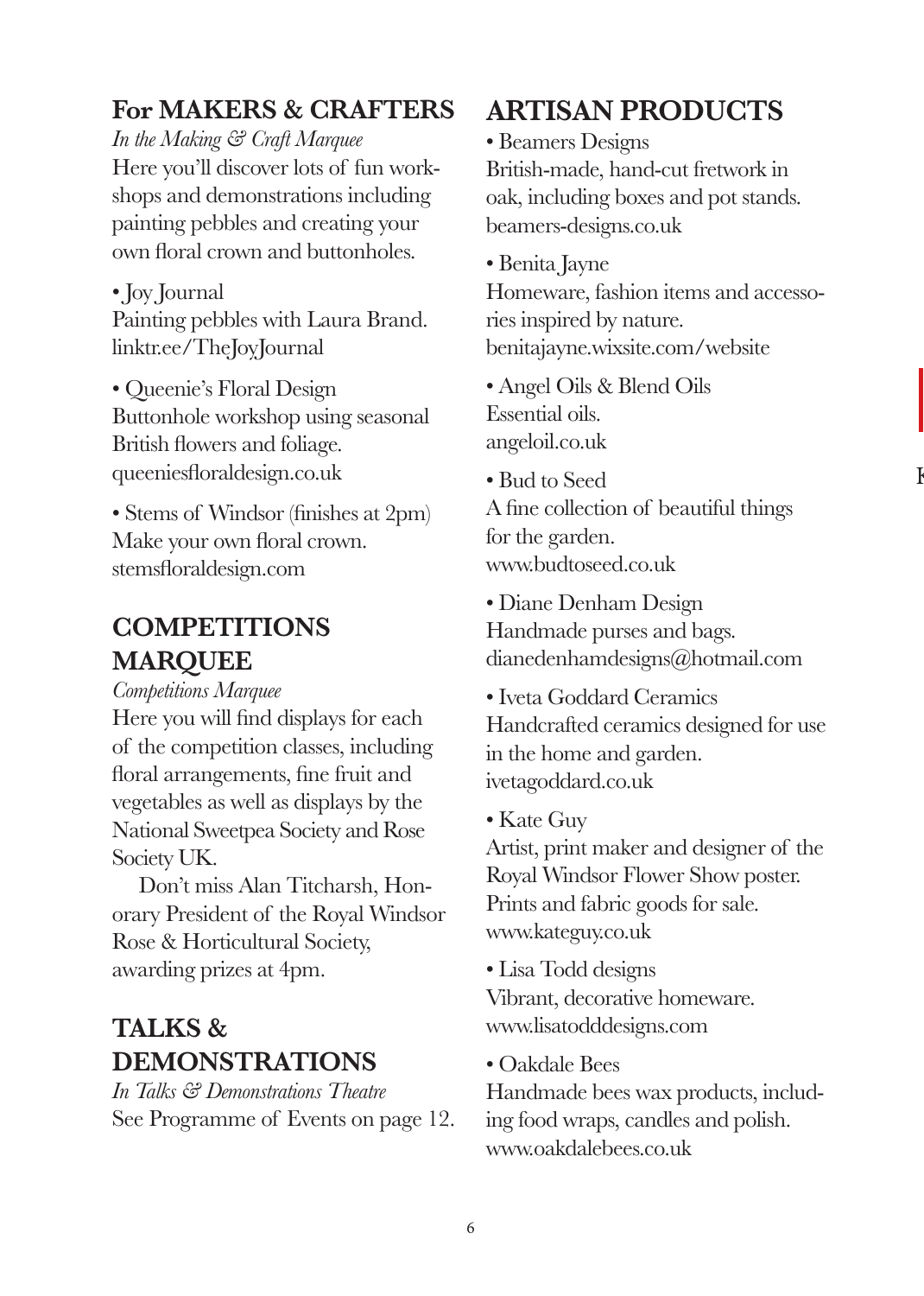• Sarah Becvar Design Textile artist specialising in freehand machine embroidery. www.sarahbecvardesign.com

• Save Me I'm Wild Artwork featuring beautiful wild plants. www.savemeimwild.com

• Sunday Dinner Handmade wooden signs. sunday-dinner.co.uk

• Sunningdale Candle Company Candles, wax melts and diffusers made from 100% natural materials www.sunningdalecandle.co

• Windsor Artists' Collective Contemporary artwork from a collecitve of accomplished local artists. windsor-artists.org

• Windy Mill Perfumes, serums, soaps, shampoos. www.windymill.co.uk

• Wood like to Play Traditional wooden toys and puzzles. www.woodliketoplay.co.uk

#### **ORGANISATIONS & CHARITIES**

• Hedges and Hurdles Training, workshops and experiences in a range of country skills and crafts. hedgesandhurdles.com

• Horatio's Garden A national charity creating and nurturing beautiful gardens in NHS spinal injury centres. www.horatiosgarden.org.uk

#### **OPEN GROUND**

• Allett Mowers

Leading specialist in cylinder mowers and lawn care. Made in England. allett.co.uk

• Aluminiumart

Unique artwork and sculptures for the home and garden. www.aluminiumart.co.uk

• Cashmere Caveman Kitchens Revolutionary outdoor kitchens and interactive dining areas. ccwildkitchens.com

• Hannam & Taylor Family-run business making beautiful Shepherd's Huts made from natural, sustainable materials. hannamtaylor.co.uk

• Mini honeycart

Delightful portable places including a greenhouse, a dining room and a compost loo created by Marnie Moyles. www.instagram.com/minihoneycart

• My Glampover

Luxury indoor teepees for magical sleepovers, picnics, wedding corners for kids and bell tent parties. www.myglampover.co.uk

• Nigel Hartfield Works of art and memorials handcarved in stone. www.nigelhartfield.com

#### • Pea VIP

Collection of limited editions sculptures for home, garden and public spaces. www.peavip.co.uk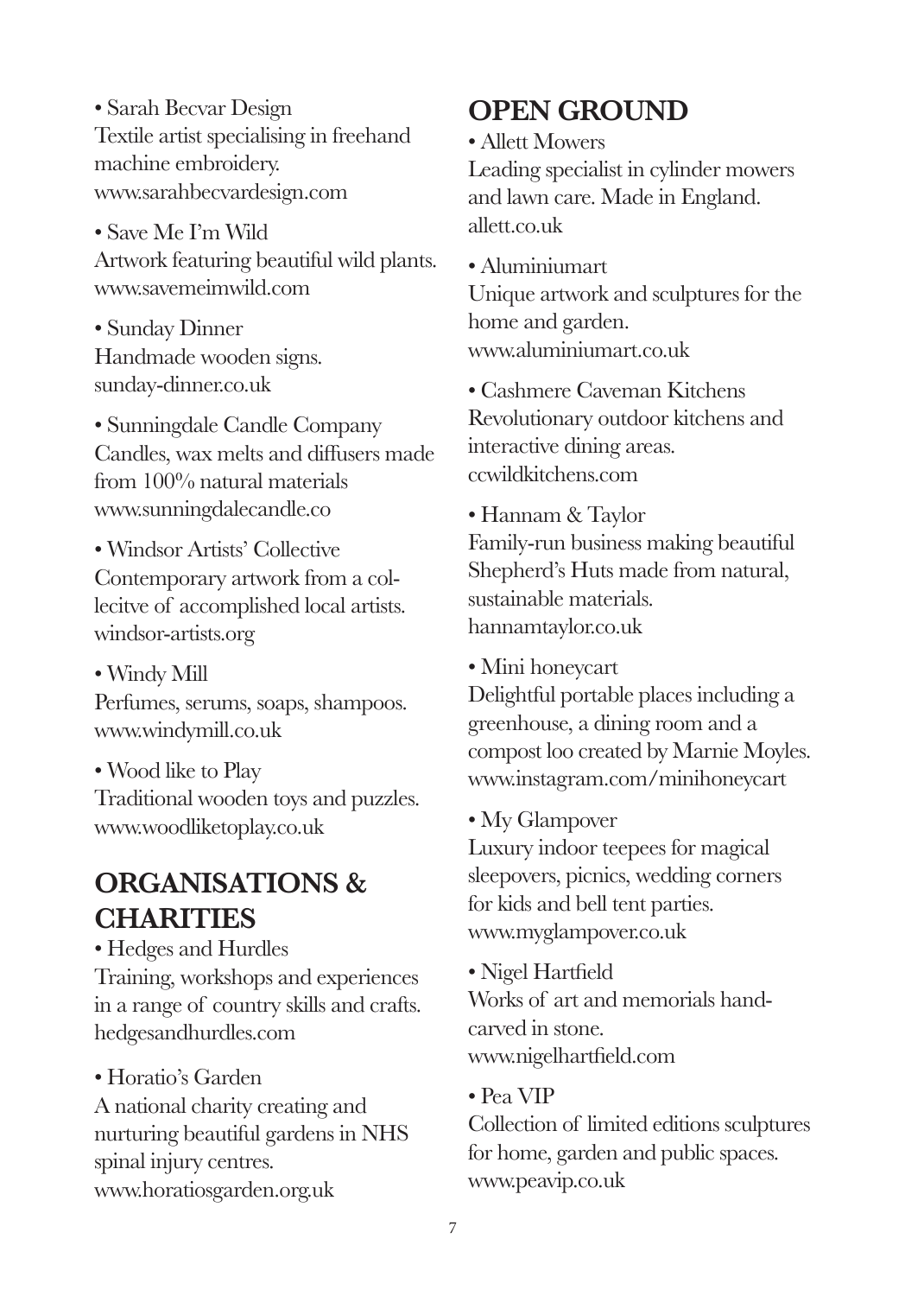• Windsor Classics Hand built restorations and bespoke enhancements of classic Land Rovers. www.windsorclassics.co.uk

#### **SPONSORSHIP & SUPPORT**

With kind thanks for the generosity of our sponsors, supporters and exhibitors. • Comxo www.comxo.com • Coworth Park www.dorchestercollection.com/en/ ascot/coworth-park/ • Form Plants www.formplants.com • Hardings Estate Agents hardings.co.uk • Kidd Rapinet www.kiddrapinet.co.uk • Landform Consultants www.landformconsultants.co.uk • Mela Cert www.melacerte.com • Property Partnership propertypartnership.london • Oakley Court www.oakleycourt.co.uk • Scrumys Rugby • Villaggio Verde villaggioverde.co.uk

#### **MISCELLANEOUS**

• Royal Windsor Rose & Horticultural Society (RWRHS) Membership stand Sign up and find out about more great events and activities. All welome!

- RWRHS raffle stall
- TOILETS (*to the left of York Club*)

#### **For FOODIES**

*Around the Show Ground*

Look out for top-notch chefs including Master Chocolatier and Pastry Chef Mark Tilling; 'cake designer to the royals' Michael Lewis-Anderson; plus restaurateurs Giancarlo and Katie Caldesi. And don't miss the celebrity biscuit-decorating competition.

 In the Competitions' Marquee, it's not just about flowers, there will be plenty of fine vegetables, fruit and home-made produce on display too.

 Feeling hungry? You'll find a selection of great caterers as well as areas to enjoy your own picnic.

#### **CATERING**

• Anticoli Delicious wood-fired pizza. www.anticoli.co.uk

• AWBS Cake Stand

Delicious cakes made by the AWBS International Women's Club. www.awbs.org.uk

- Barry and Tia Miles Specialists in outdoor catering. www.milescatering.co.uk
- Brice London. Artisan ice cream. bricelondon.uk
- Chipsmyth, The Hand-cut chips with delicious toppings. www.thechipsmyth.com
- Green Bean Coffee Co. High quality craft coffee, exceptional teas and cakes. www.greenbeancoffee.co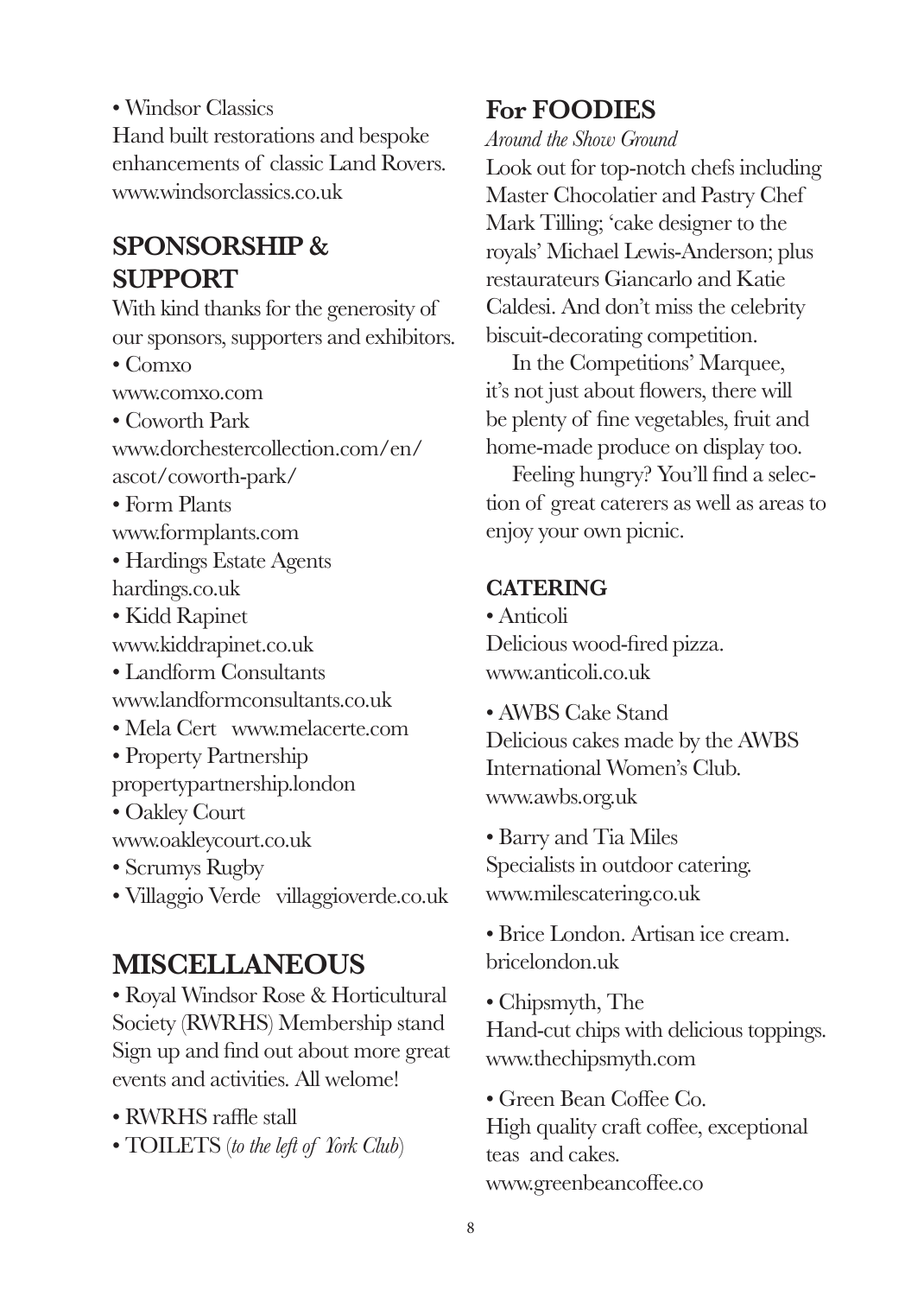• Mark Tilling Pre-sold afternoon teas from the Master Chocolatier and Pastry Chef. *Please collect from the York Club.* www.marktilling.com

• Pitta Streat Greek food made with fresh ingredients. pitta-streat.com

#### **FOOD & DRINK**

• Caldesi in Campana Book signings and demonstrations. www.caldesi.com

• Fordingbridge Fudge Delicious, home-made, all-butter fudge. www.fordingbridgefudge.co.uk

• Granola Girls Home-made, healthy, delicious granola. www.granolagirls.co.uk

• Laithwaites Renowned suppliers of great wine. www.laithwaites.co.uk

• Money Row Beans Small batch coffee-roasters. moneyrowbeans.com

• Olivier's Bakery Delicious, organic breads and pastries. www.oliviersbakery.com

• Sugar and Chic Extraordinary, home-made jams and chutneys. sugarandchic.co.uk

• SWM Beekeepers' Society Honey produced by Slough, Windsor & Maidenhead Beekeepers' Society. swmbks.weebly.com

## EXHIBITOR A-Z

• Aaron Bertelsen (AKB) Courses, lectures & advice for growers. growsomething.co.uk

• Allett Mowers Specialist in cylinder mowers. allett.co.uk

• Aluminiumart Artwork and sculptures. www.aluminiumart.co.uk

• Anticoli Pizza. www.anticoli.co.uk

• AWBS Home-made cakes. www.awbs.org.uk

• Barry and Tia Miles Outdoor catering. www.milescatering.co.uk

• Beamers Designs Hand-cut fretwork in oak. beamers-designs.co.uk

• Benita Jayne Homeware and fashion items. benitajayne.wixsite.com/website

• Blend Oil Essential oils romneymarshwools.co.uk

• Brice London Ice cream. bricelondon.uk

• Bud to Seed Beautiful things for the garden. www.budtoseed.co.uk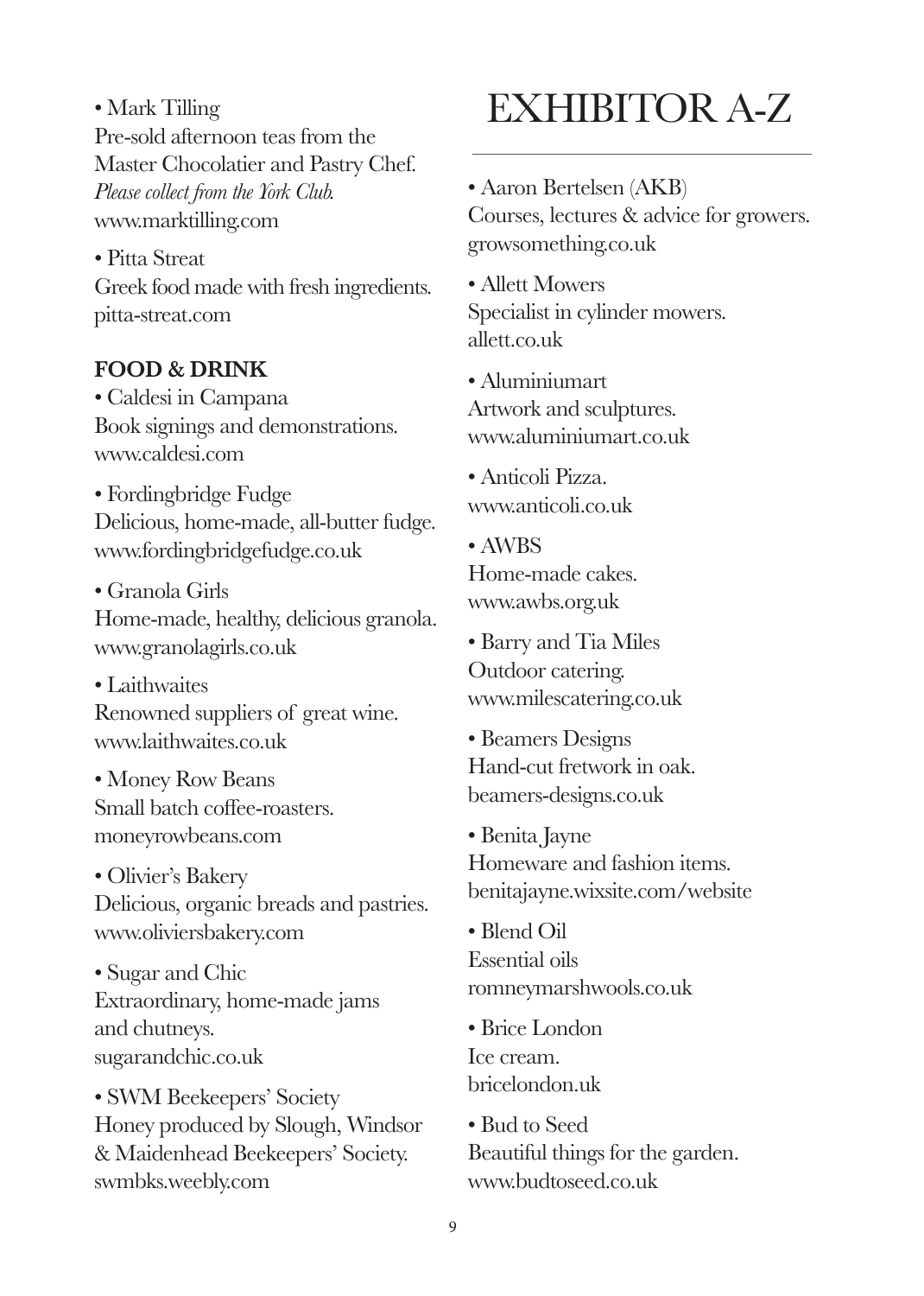• Busy Buttons CORE Charity inspiring creativity in kids. www.busybuttons.org

• Caldesi in Campana Book signings and demonstrations. www.caldesi.com

• Cashmere Caveman Kitchens Outdoor kitchens and dining areas. ccwildkitchens.com

• Chipsmyth, The Chips with delicious toppings. www.thechipsmyth.com

• Diane Denham Design Handmade purses and bags. dianedenhamdesigns@hotmail.com

• Enchanted Performers Theatre Co Bubble Fairy and Stilt walkers ep-tc.uk/eptc/home

• Fordingbridge Fudge Home-made all-butter fudge. www.fordingbridgefudge.co.uk

• Granola Girls Home-made granola. www.granolagirls.co.uk

• Green Bean Coffee Co Coffee, teas and cakes. www.greenbeancoffee.co

• Hannam & Taylor Shepherd's Huts. hannamtaylor.co.uk

• Harkness Roses Bush, shrub and climbing roses. www.roses.co.uk

• Hedges and Hurdles hedgesandhurdles.com • Horatios Garden Charity creating gardens in NHS spinal injury centres. www.horatiosgarden.org.uk

• Hoyland Plant Centre Agapanthus, clivia, tulbaghia, nerine, amarine and dierama. somethingforthegarden.co.uk

• Iveta Goddard Ceramics Handcrafted ceramics. ivetagoddard.co.uk

• Jacky Mills Professional gardener and artist. www.thebotanicalsketchclub.co.uk

• Kate Gatacre Organic grower at Linley Farm. www.instagram.com/linley\_farm

• Kate Guy Artist, print maker and designer. www.kateguy.co.uk

• Kitchen Garden Plant Centre Herbs and edible plants. www.kitchengardenplantcentre.co.uk

• Laithwaites Renowned suppliers of great wine. www.laithwaites.co.uk

• Lisa Todd designs Vibrant, decorative homeware. www.lisatodddesigns.com

• Little Muddy Boots Garden and nature club for children. littlemuddyboots.co.uk

• Mark Tilling Afternoon teas. www.marktilling.com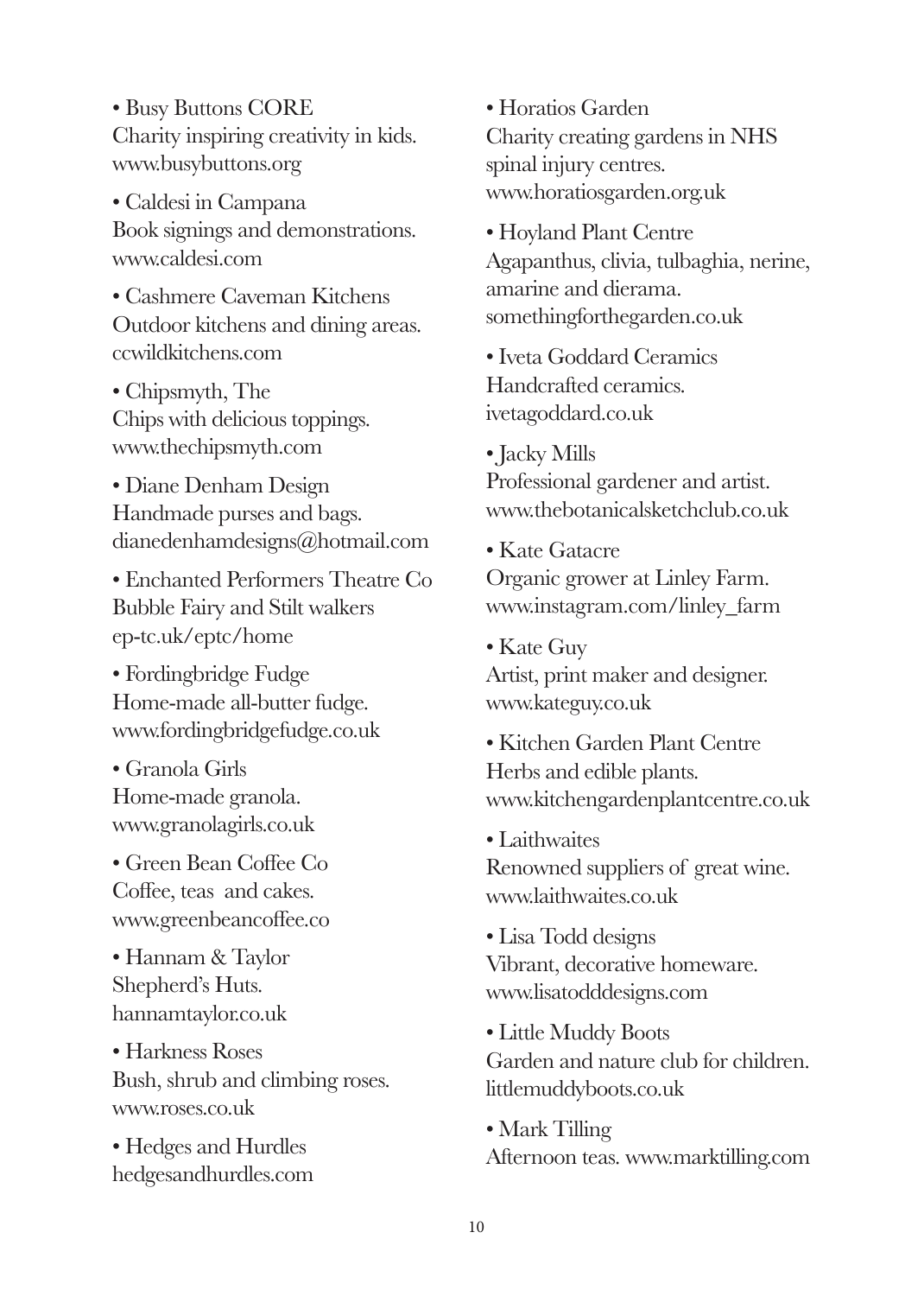• Mini honeycart Portable places and compost loos. www.greenoakfurniture.co.uk

• Money Row Beans Small batch coffee-roasters. moneyrowbeans.com

• My Glampover Luxury indoor teepees. www.myglampover.co.uk

• Nigel Hartfield Stonecarver. www.nigelhartfield.com

• Oakdale Bees Handmade bees vwax products. www.oakdalebees.co.uk

• Olivier's Bakery Hand-crafted breads and pastries. www.oliviersbakery.com

• Pea VIP Limited editions sculptures. www.peavip.co.uk

• Pheasant Acre Gladioli, dahlia, bulbs for all seasons. www.pheasantacreplants.co.uk

• Pitta Streat Greek food. pitta-streat.com

• Queenie's Floral Designs Buttonhole workshop. queeniesfloraldesign.co.uk

• Sarah Becvar Design Textile artist. www.sarahbecvardesign.com

• Save Me I'm Wild Artwork featuring wild plants. www.savemeimwild.com

• Savill Garden Gift Shop & Plant Centre Plants, garden accessories and gifts. www.windsorgreatpark.co.uk

• Stems of Windsor Floral crown workshop. stemsfloraldesign.com

• Sugar and Chic Home-made jams and chutneys. sugarandchic.co.uk

• Sunday Dinner Handmade wooden signs. sunday-dinner.co.uk

• Sunningdale Candle Company Candles, wax melts and diffusers. www.sunningdalecandle.co

• SWM Beekeepers' Society Honey. swmbks.weebly.com

• Tynings Climbers Hardy and tender climbing plants. tyningsplants.co.uk

• Windsor Artists' Collective Contemporary art from local artists. windsor-artists.org

• Windy Mill Perfumes, serums, soaps, shampoos. www.windymill.co.uk

• Wood like to Play Wooden toys and jigsaw puzzles. www.woodliketoplay.co.uk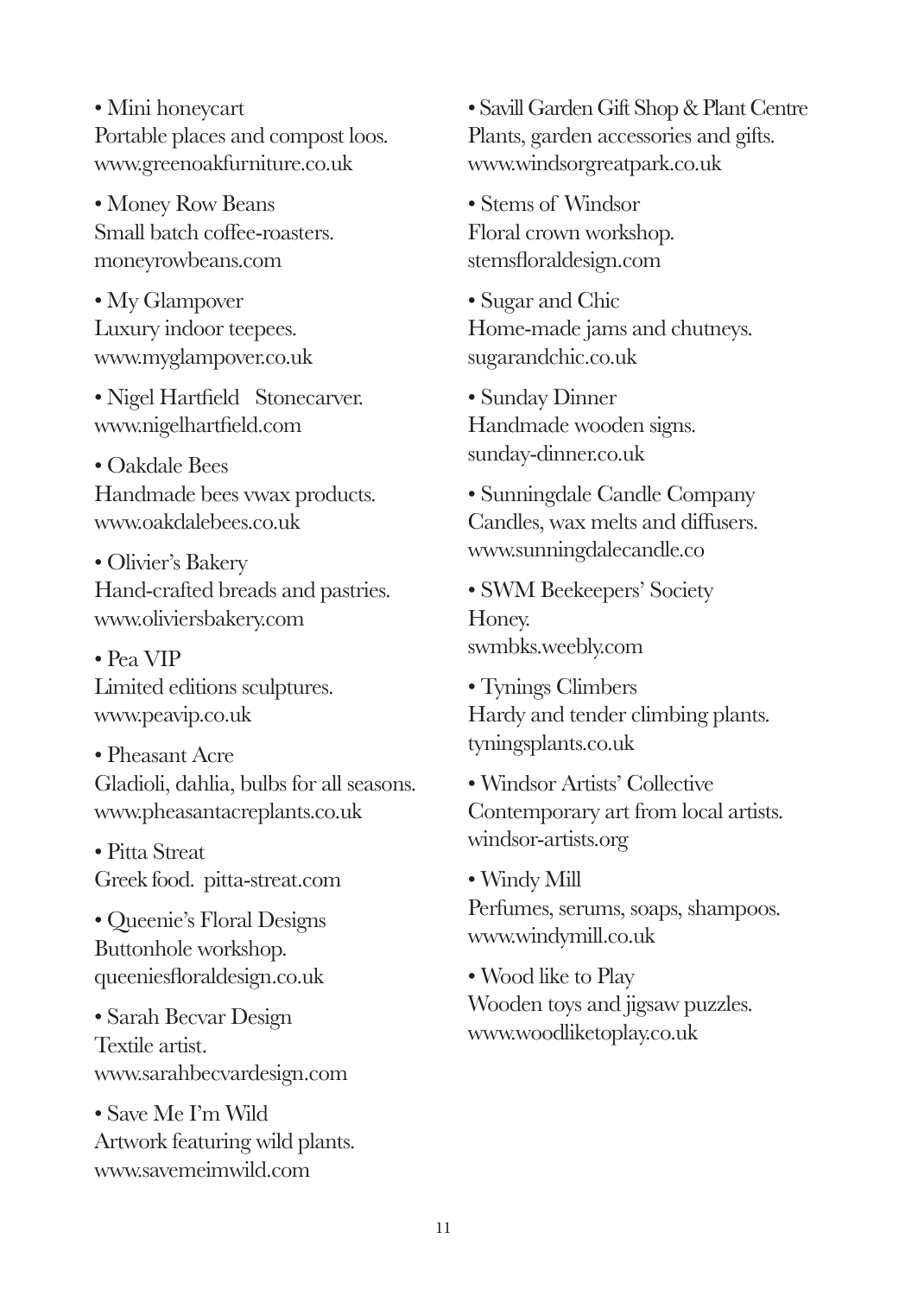## PROGRAMME OF EVENTS

- 10:00 Show opens and cutting of the ribbon
- 10:10 Spelthorn Gym (approx 5mins); Workshops by Little Muddy Boots
- 10:15 Swing 42 music
- 10:20 Talks/demonstrations by plant growers, hosted by gardener Chris Collins. These will take place hourly from 10:30-4:30 and will each last approx 15-20 mins.
- 10:35 Children's Marquee Wheelbarrow Competition & Potato weighing Singing with Step on Stage
- 11:00 Hedges & Hurdles hedge laying demo; Caldesi cooking demo; Singing with Step on Stage
- 11:15 Hedges and Hurdles hedgelaying demonstration; Singing with Step on Stage; Caldesi cooking demo
- 11:30 Morris Dancers; Story telling with Angellica Bell
- 12:00 Floral demonstration with Yan Skates; Punch & Judy
- 12:15 Swing 42 music
- 12:30 Story telling with Chris Bavin
- 13:00 Children's Competition Prize Giving; Question Time for Gardeners with expert gardening panel: John Anderson, Rosy Hardy, Mark Gregory, Garden to Garnish Little Muddy Boots Workshop
- 13:15 Caldesi Cooking demonstration
- 13:30 Morris Dancers (30 mins)
- 13:45 Storytelling with Hannah Brewer of Little Muddy Boots
- 14:00 Juliet Roberts in conversation with Alan Titchmarsh; Swing 42; Punch & Judy
- 14:30 Storytelling with Laura Tobin; Dahli Balloons (approx 2 hours)
- 15:00 Prize money may be collected between 15:00-7:00 Celebrity Biscuit Decorating Competition; Guitar music; Caldesi cooking demonstration
- 15:30 Floral imposed Class
- 15:45 Story telling with Daisy from Garden to Garnish
- 16:00 Prize giving for Adult Competition Classes by Alan Titchmarsh; Little Muddy Boots Workshop
- 16:30 Heidi Rhodes School of Dance; Punch & Judy
- 17:00 Recyling event with floral designer Orlando Hamilton

*Please note timings are subject to change. Correct at time of going to press.*